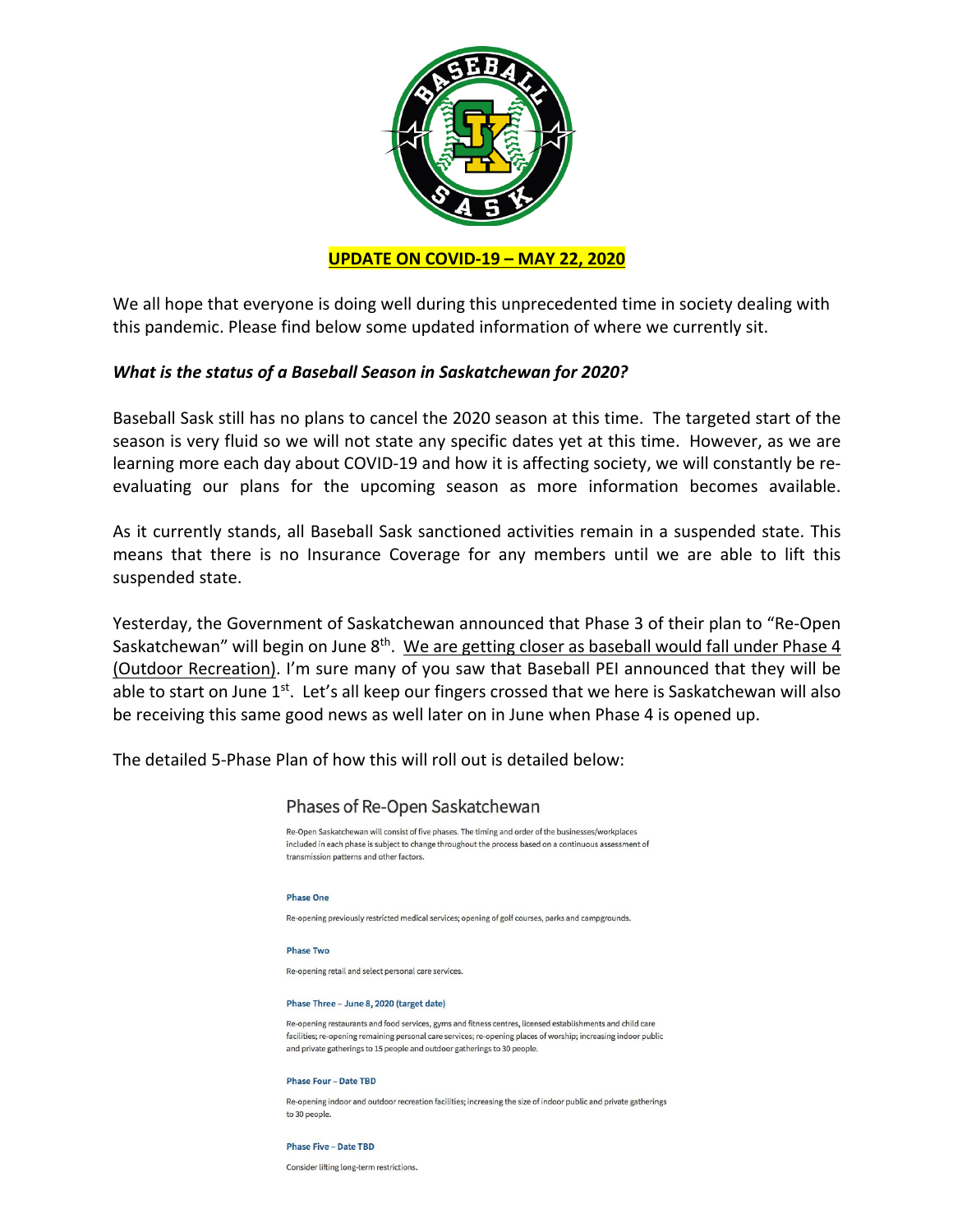As soon as we are given the go ahead that it is safe to our members by the Sask Health Authorities and all Government Agencies, we will let you all know immediately. However, until then, we thank you for your cooperation and patience in this National attempt to flatten the curve.

## *Insurance Coverage if/when Baseball Resumes?*

As with most insurance coverage for many other sports and businesses from now on, there will be no coverage for anything to do with the COVID-19 Pandemic. Also, in order to play again this season, our Insurance Provider has stated that all players, coaches and umpires may be required to sign a waiver.

We are also in the process of finalizing out Return to Play Policy that will be mandatory for all of our members groups to follow if they choose to play baseball this summer. This document will detail items such as social distancing, sanitization and other health safety that will be required by the Government of Saskatchewan. We hope to have this policy completed and approved by our Board of Governors soon.

## *What is the status of the annual May 15th Baseball Sask Membership Registration deadline for all Rally Cap, 11U, 13U, 15U and 18U?*

Baseball Sask will be extending a new deadline for the 2020 season to July 6<sup>th</sup> for all Rally Cap, 11U, 13U, 15U, 18U, 21U and Senior players and coaches.

If we feel the need to extend this deadline again, we will let you all know ASAP.

# *How will this affect the June 5th Provincial Team Registration Deadline for 11U, 13U, 15U and 18U and the June 19th deadline for all 21U and Senior Divisions?*

Assuming we are still able to hold our Provincial Championships, we will need to extend this deadline to a date to be determined later. Once we have that date set, we will let you all know.

# *How will this affect the 2020 Baseball Sask Provincial Championships?*

This will all depend on when we are able to get back on the field and resume baseball activities in Saskatchewan. We hope that we are able to run our 2020 Provincial Championships, however, there is a very strong possibility that if we are delayed enough in starting the season that all Provincial Championships will be moved to mid to late August or potentially cancelled in order to focus on just getting in some type of a baseball season. These decisions will be made at a later date.

### *How will this affect the 2020 Saskatchewan Summer Games in Lloydminster?*

The Sask Games Council recently announced that the 2020 Saskatchewan Summer Games was being postponed until the Summer of 2021. There will be more details to follow on dates and age classifications.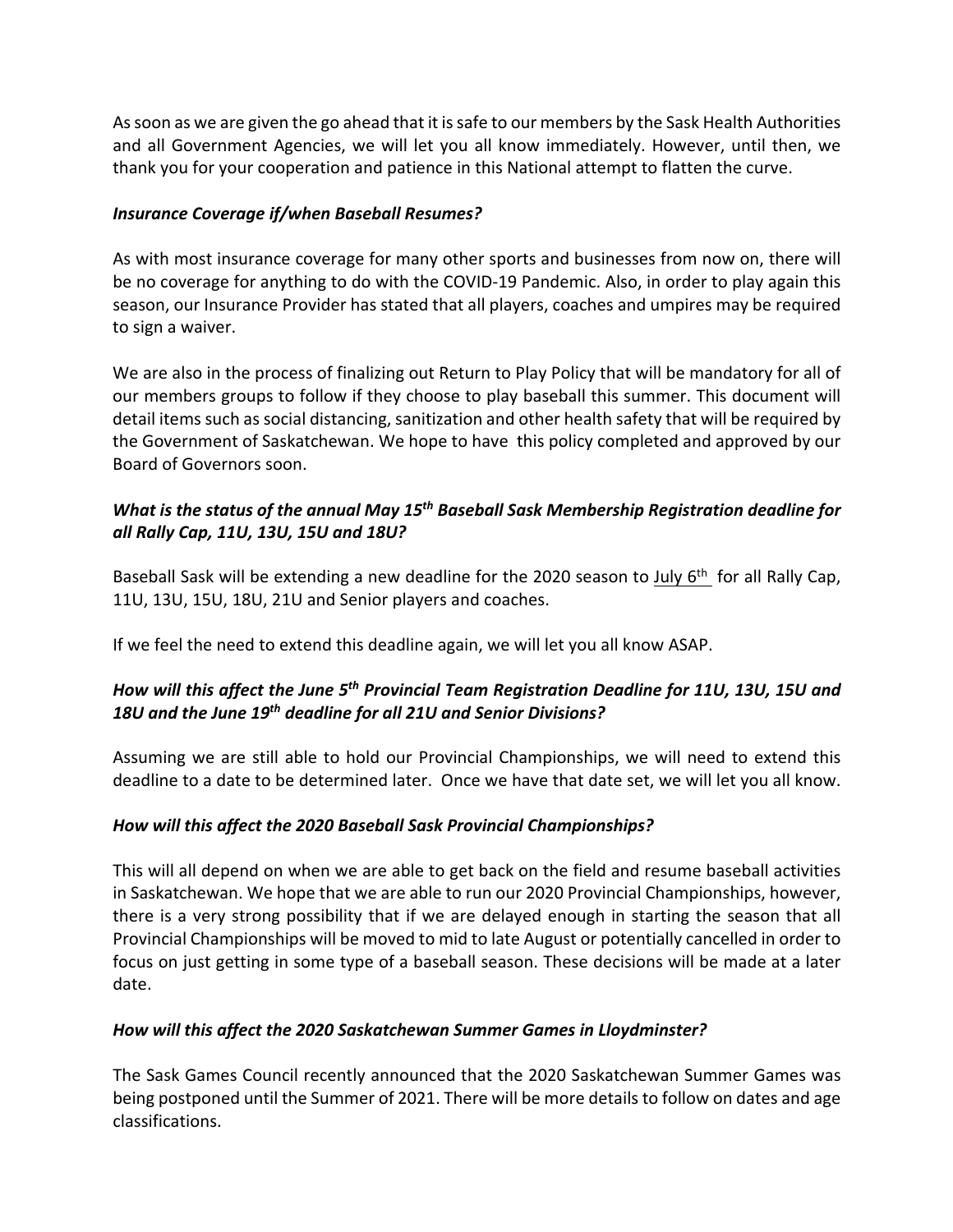#### *Is the Baseball Sask office still closed?*

Yes. In order to protect the health and safety of all building residents, and to do our part to limit the community spread of Covid-19, Sask Sport has closed Mosaic Stadium Office to the public until further notice. The Baseball Sask staff are currently working remotely and are occasionally stopping into the office to check on the mail and deliveries. Operations will continue as usual, but the best way of contacting staff will be through each staff members email in link below:

### **https://www.baseballsask.ca/directory/executive-members**

#### *What is the status of Western Canada and Baseball Canada Championships?*

On Thursday, April 23, 2020, it was announced that ALL Western Canada and Baseball Canada Championships would be cancelled for 2020.

This means that there will be no Team Sask Selects attending Westerns (14U Girls) or Nationals (13U Boys, 15U Boys, 16U Girls, 17U Canada Cup, 21U Men or 21U Women).

#### *What is the status of NCCP Coaching Modules?*

We are pleased to announce that we have started scheduling online NCCP Modules that can accommodate up to 20 coaches per Module. The first round of Modules in May was extremely successful with most of them being sold out. We have now announced the June Modules and they too are almost all sold out. Should you have interest in becoming certified in attending these, please contact Nolan Bracken at nolan@baseballsask.ca and let him know what modules you need. You can also register directly at https://www.baseballsask.ca/nccp-coaching-clinicsnow-online-2 .

### *What is the status of Umpire Clinics?*

Our Provincial Umpire Committee has opened up online Umpire Clinics for Level 1 & 2. is currently in the process of creating a way to attend an Online Clinic for Level 1 & 2. Details can be found at https://www.baseballsask.ca/2020-online-umpire-clinics . Should you have any questions, you can email Scott Mills at scottmills4@gmail.com.

### *Attention Coaches! – Free Clinics from Coaching Association of Saskatchewan*